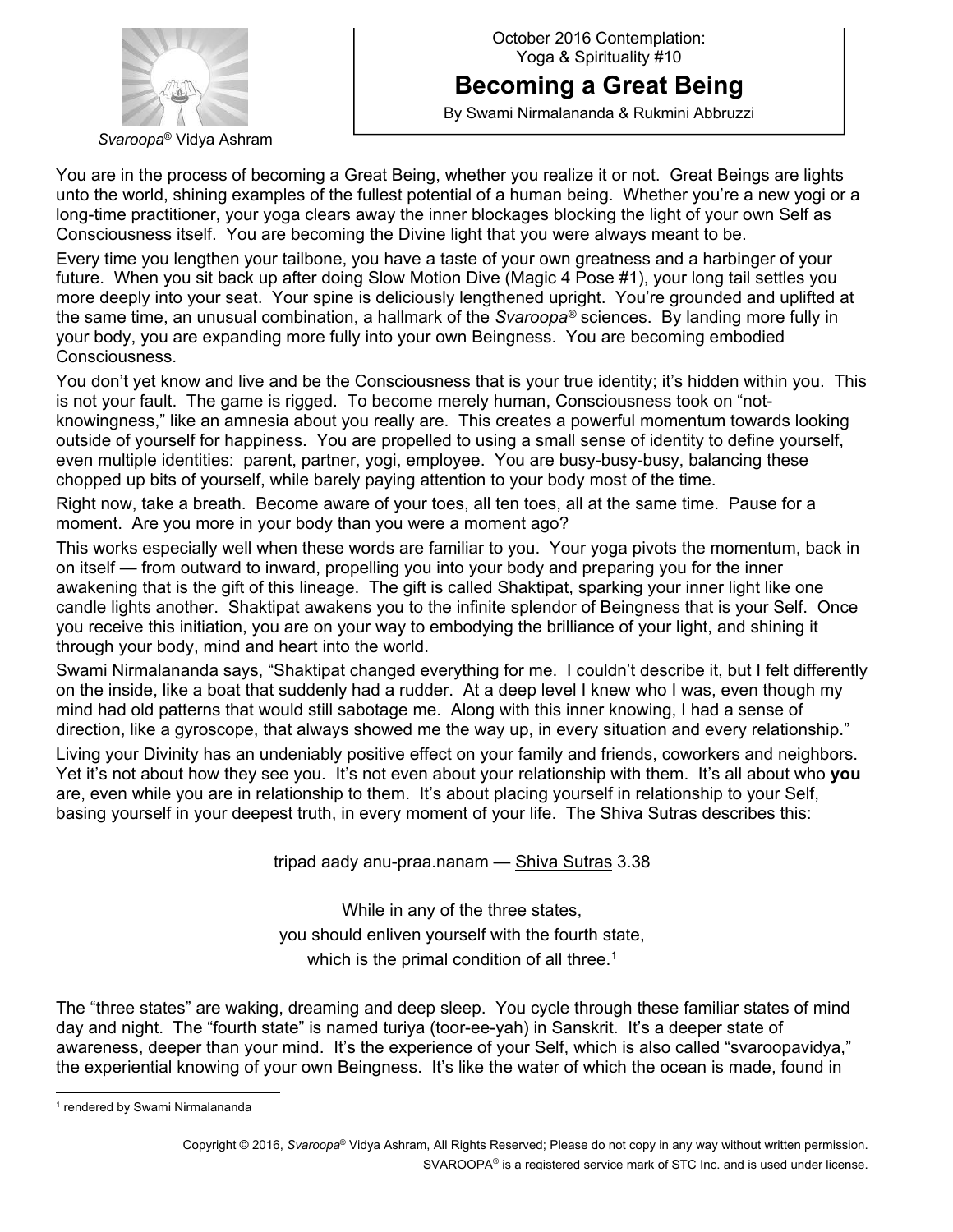pristine stillness in the depths, yet the waves are made of the same water. Turiya is the primal condition, meaning it underlies and gives rise to the three states you experience on the surface.

This sutra describes how to live from that deeper level: by filling it into all three. You can enliven your waking, dreaming and even deep sleep with your own Self, never losing your Self. Whichever way the wind is blowing in your relationships, in your finances, in politics, your internal gyroscope always shows you up – toward your own Self. External circumstances do not define you, so they cannot sway you.

Rukmini shares:

"I had a glimpse of this after a retreat. When I returned home, I noticed that gas prices were not bothering me. It seems like a little thing but, before the retreat, rising gas prices really worried me. Since I drove past a gas station on the way to work each morning, tailbone tightening was nearly a daily occurrence. In the days following the retreat, I'd look at the numbers going up, but I had no fear. I was Shiva, and there was nothing that was not Shiva. Gas prices and oil corporations were Shiva, too."

This means you don't have to withdraw from the world in order to live in the bliss of consciousness. The ultimate state does not consign you to sitting in a corner with your eyes closed, immersed in meditation all day long. This common misconception leads many people to ignore what's happening around them, withdrawing from family and work or even disengaging from the world. When you embody the fullness of your being, you spontaneously think more clearly, love more fully and act more effectively. You have more stamina. Self-Realized beings are some of the most active people in the world! And they are incredibly effective at what they do. This is practical spirituality.

If you are not experiencing the bliss of consciousness while you're engaged in the world, the problem is that you've lost your Self. You can tell because you feel needy, greedy and grabby, or separate, scared and alone. All you need to do is to reinstate your inner state. Finding your Self requires turning your attention inward because your Self is inside you. Every time you do a practice to reinstate your state, you become progressively more saturated with Self. Until joy, happiness, love and bliss continuously arise from their inner source, which is your Self. Which is YOU. Now you are free from need, greed and fear because you are filled from the inside.

Perhaps you're not there yet, at least not all the time. But you are closer to Self-Realization than ever before. The power of the *Svaroopa*® Sciences guarantees it. How do you know? Rukmini says, "You can look at someone who lives in the fourth state. Someone who lives a life dedicated to the practices, who is a living example of what they promise. That's the Guru. The Guru is a Great Being, unwaveringly present in her own presence and empowered to awaken you to your own Divinity. She models embodied Consciousness. This is not so that you will look at her in awe, but so that you'll see and know — if she can do it, you can do it. To be the Great Being that you have the potential to be, simply do more yoga."

THIS IS AN ARTICLE IN A YEAR-LONG SERIES ON "YOGA & SPIRITUALITY," OUR TEACHINGS THEME FOR 2016, CO-AUTHORED BY SWAMI NIRMALANANDA SARASWATI, VIDYADEVI STILLMAN AND RUKMINI ABBRUZZI. To reach our teachers or to learn more about *Svaroopa®* Yoga & Meditation, contact